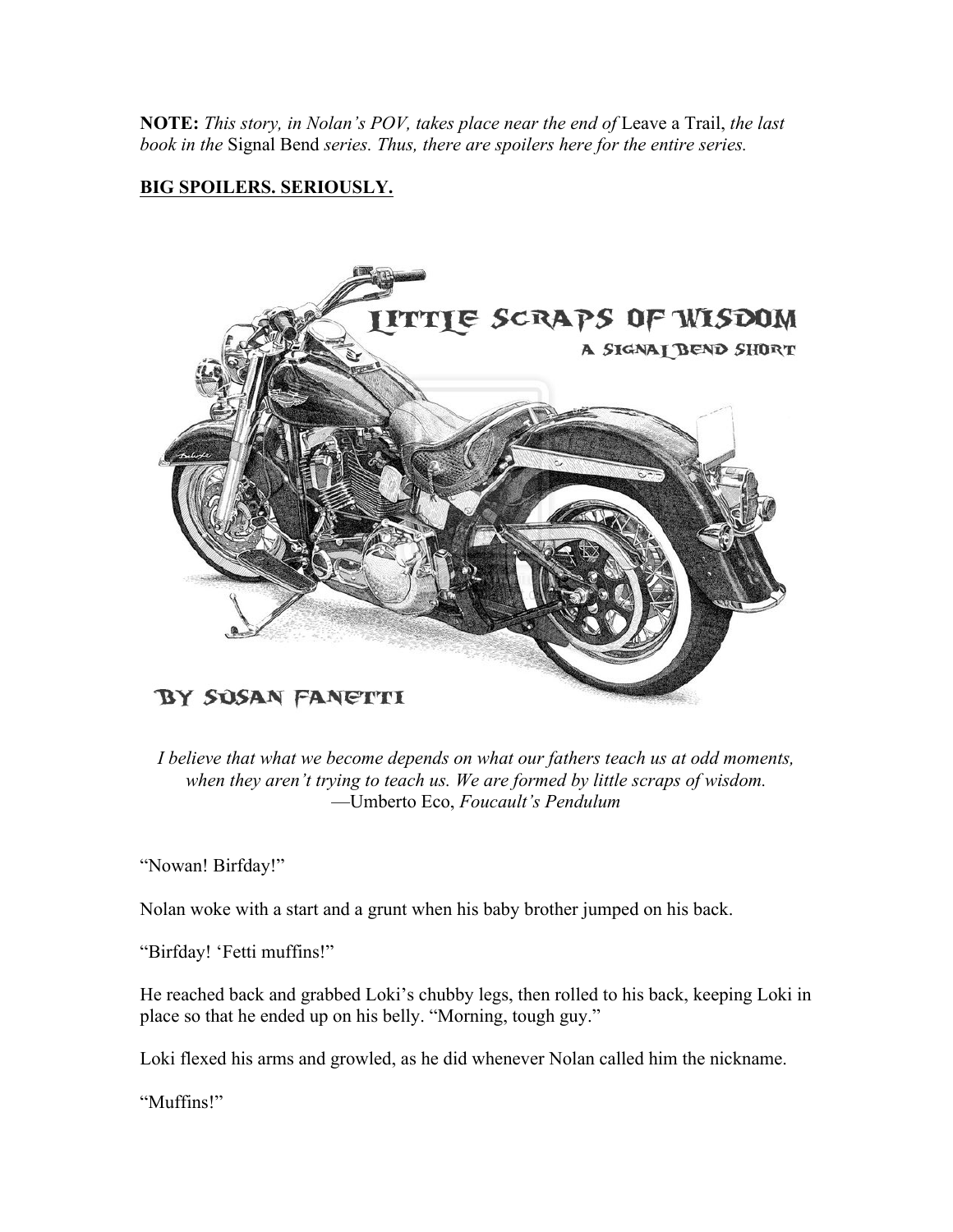"Happy birthday. We made snickerdoodle muffins. Loki put sprinkles in them in honor of your day. Lots of sprinkles. Lots." Their mother, Cory, stood in the doorway, smiling at her sons.

Wrestling Loki into a hug, Nolan grinned at his mom. "Thanks. Don't suppose I could stay home today, since it's my birthday and all?"

She shook her head. "We already got the truancy warning, kiddo. You promised you'd graduate. Only a few weeks left."

"I know, I know," he sighed and ruffled Loki's curly, dark hair. "Okay, Loke. Let's get muffins.

"With 'fetti!!"

"With confetti, yep." His arms still wrapped around his little brother, Nolan scooted out of bed and followed their mother into the kitchen.

He sat Loki in his booster seat. At his own place, there was a small box wrapped in red foil paper and topped with a black bow. As he sat down and Cory brought over a basket full of aromatic muffins, he asked, "Can I open this now, or should I wait until tonight?" The Horde were throwing him a birthday party at the clubhouse tonight. And, hopefully, he'd be getting his Prospect kutte, too.

He was trying really hard not to consider that a sure thing. He hadn't started packing up his room yet, even though Prospects lived at the clubhouse. It was a rule. But he was afraid he'd jinx something if he got too cocky.

"I set it on the table so you could open it now. When it's just us." She set the basket down. As he turned the package over and started to tear the paper, though, she turned back to the kitchen. "You want coffee or juice?"

"Coffee," he answered, and handed the discarded paper and bow into his brother's outstretched hand. "Don't eat it, guy." Loki began tearing the paper into shreds.

The box was almost a cube, like a jewelry box or something. But it would be weird if his mother bought him jewelry, so that couldn't be it. He lifted the lid.

Yeah, that could be it. And no, it wasn't weird.

Inside the box was a heavy silver ring. Nolan picked it up. It was like a signet ring, with a thick, raised 'H' across the top. The crossbar on the letter slanted downward.

His mom set a mug of hot coffee in front of him and sat at his side. "If I could have given you his rings, I would have."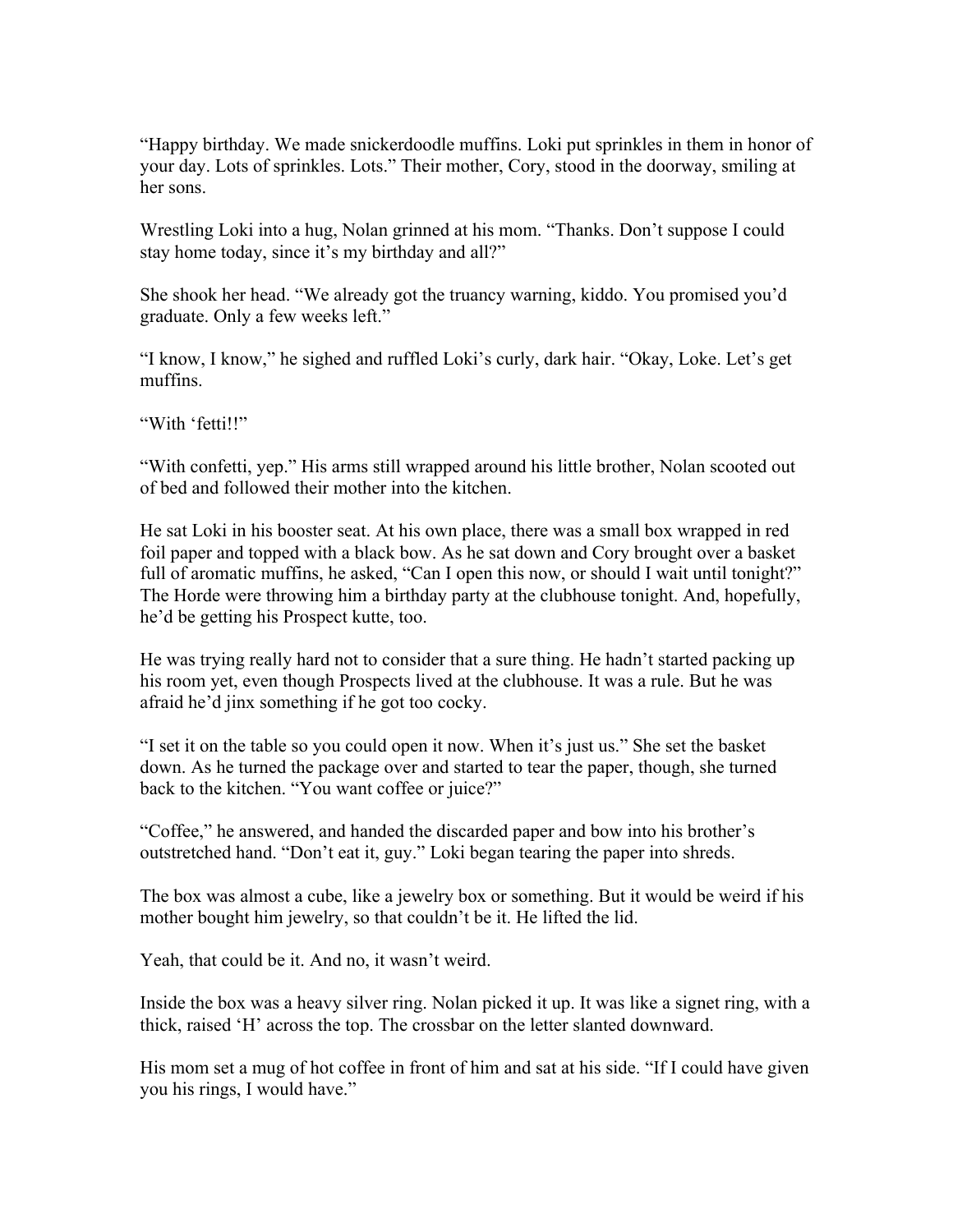Havoc's rings had not come back with his body. The people who'd killed him had probably just thrown them out with the garbage. With his fingers and his guts.

Nolan stared at the 'H.' His mom put her hand over his arm where it lay on the table. "It's more than just his initial. It's a Viking rune, called a 'haglaz.' It's supposed to represent chaos."

He couldn't help it; the laughter was on him before he'd even understood that he'd found that funny. But not funny in the normal way. Funny…painful. Funny…bittersweet. Funny…apt. That 'H' meant 'Havoc' in every possible way.

By the time the laughter had passed through him, he was crying. His mom leaned over and put her arms around him. "He'd be so proud of you, kiddo. So proud. Like I am."

With his mother's arms still around him, Nolan slid the ring with his father's initial on the middle finger of his right hand. His dominant hand. His strong hand.

It fit perfectly.

 $\sim 000$ ~

Early that evening, Nolan sat at the bar in the Horde clubhouse and stared at the double doors that led into the Keep. The club was having its usual Friday meeting. All around him, women—his mother, Shannon, Tasha, a few club girls—were scooting around, setting up food and supplies for his birthday party, which would start after the meeting. Debbie and Bethany were watching Millie and Joey and Loki. Lilli and her kids weren't there yet. Nolan wasn't sure they were coming. She had been staying away from the clubhouse since Isaac and Len had gone away.

"Getcha anything, sweetheart?"

Nolan turned at Candy's voice, and she smiled and winked. Candy had given him his first blowjob, the night of the first anniversary of Havoc's death—more than six months ago. She'd found him sitting on the floor in the bays, crying, his arms resting on the front wheel of Havoc's bike, and she'd given him comfort.

He'd had a hardcore crush on her for a while after that, but she was kind of old, maybe almost thirty, and she wouldn't pop his cherry. He was too young, she'd said. Jailbait. He'd only been a hangaround, Havoc's kid or not, without any real pull, so when he pressed her a little, she'd just laughed and said she was a Good Samaritan, not a pedophile.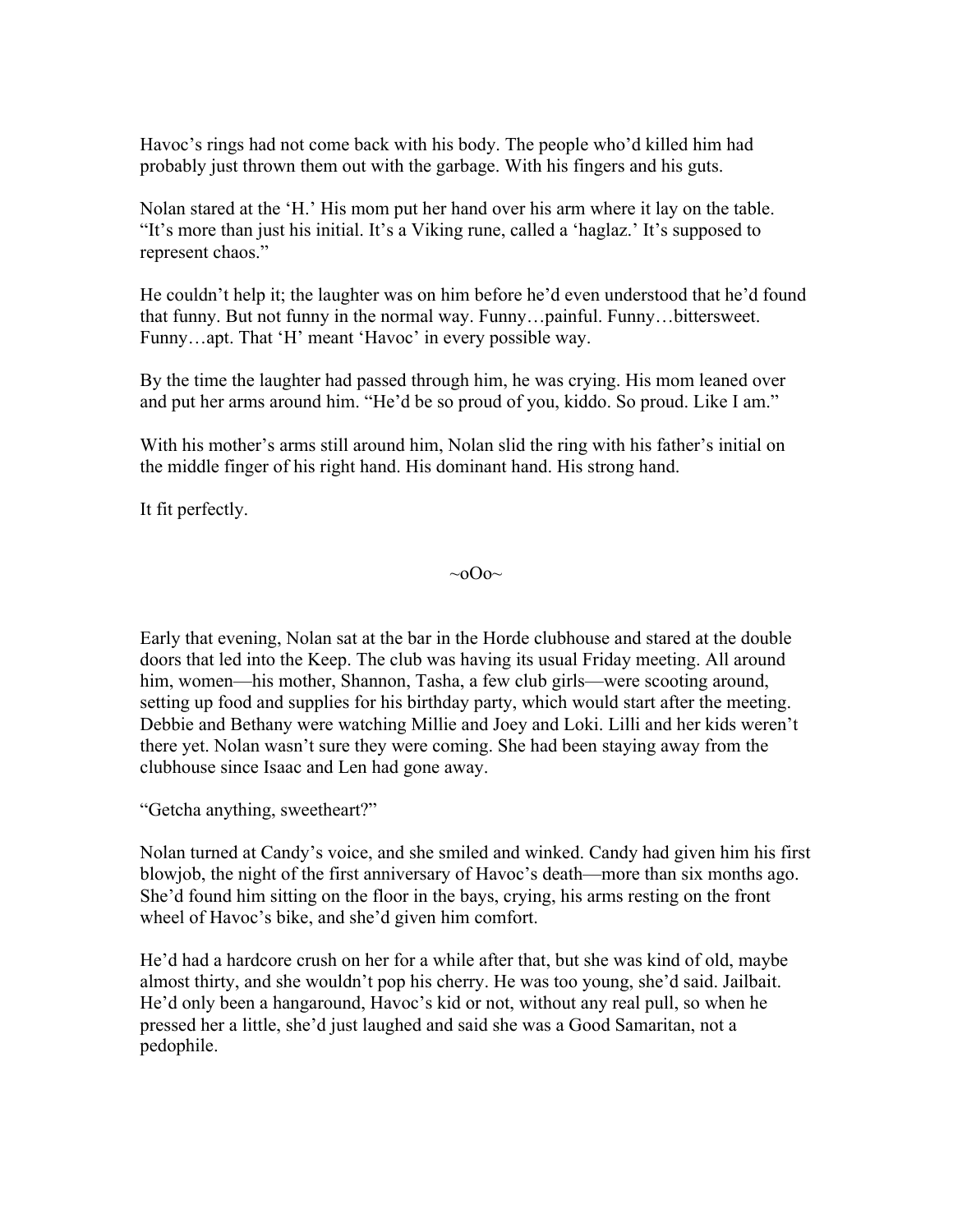He'd thought that was a pretty fine line she'd drawn, but he wasn't sorry for the beej. He hadn't lasted long, but it had been fantastic, and it had made him feel better. He'd had a bunch more from other girls since; he'd done a lot with different girls since. His cherry was long gone, and he lasted a lot longer now, but that first beej was still his favorite. He jacked off to that memory all the time.

"Thanks, Candy. I'm good."

She leaned over the bar and kissed his cheek. "Yeah, you are. You're eighteen now, baby. So you let Candy know if there's *anything* you need."

Maybe she was old, but she was fucking gorgeous. Long, bright blonde hair, huge tits, a tiny waist and a flat belly, and a really tight ass, barely clad in Daisy Dukes—she had a rose tattoo on one butt cheek, and at least part of it was almost always visible, whether she wore tiny little shorts like these or tiny little skirts. Nolan thought pretty often about that tattoo. Sure, she dressed like a hooker, but so did most of the girls, and he was a dude. He liked girls who dressed like hookers. It meant there was plenty to look at.

His jeans suddenly got really binding and uncomfortable. He readjusted as well as he could and smiled, hoping he wasn't blushing but pretty sure he was. "Thanks, Candy. I'll find you later. Be ready for me…sweetheart."

That had sounded smoother in his head.

"Oh, I will be." She winked again and twirled away.

As he slid his eyes away from Candy's rosy ass and back to the Keep doors, he found his mother watching him, standing a few feet from the kitchen door, her arms crossed, something not quite a smile on her face. He shrugged. Hey, he was a dude. He was surrounded by scantily clad, easy women. And now he was eighteen.

She shook her head and turned to the kitchen.

Twisting the new ring on his finger, Nolan went back to his vigil. They had to vote him in. They had to. He knew that Zeke didn't want him to prospect at eighteen. He knew that a few members had serious misgivings about giving him a kutte while he was still in high school. He knew that it wasn't a sure thing. But he didn't know what he'd do if they didn't vote him in. He wanted only this. The Horde. He wanted his life to be this. He needed his life to be this. He'd lost the only father who'd ever really loved him, the only man in his life who'd really had his back, who'd understood him, who'd helped him make sense of the world. Havoc was Horde. Even in death, Havoc was Horde.

Nolan had to be Horde. There was nothing else for him in this life but Havoc's club. This club. This family. He had to be Horde.

So he stared at the closed door and twisted his new ring and waited.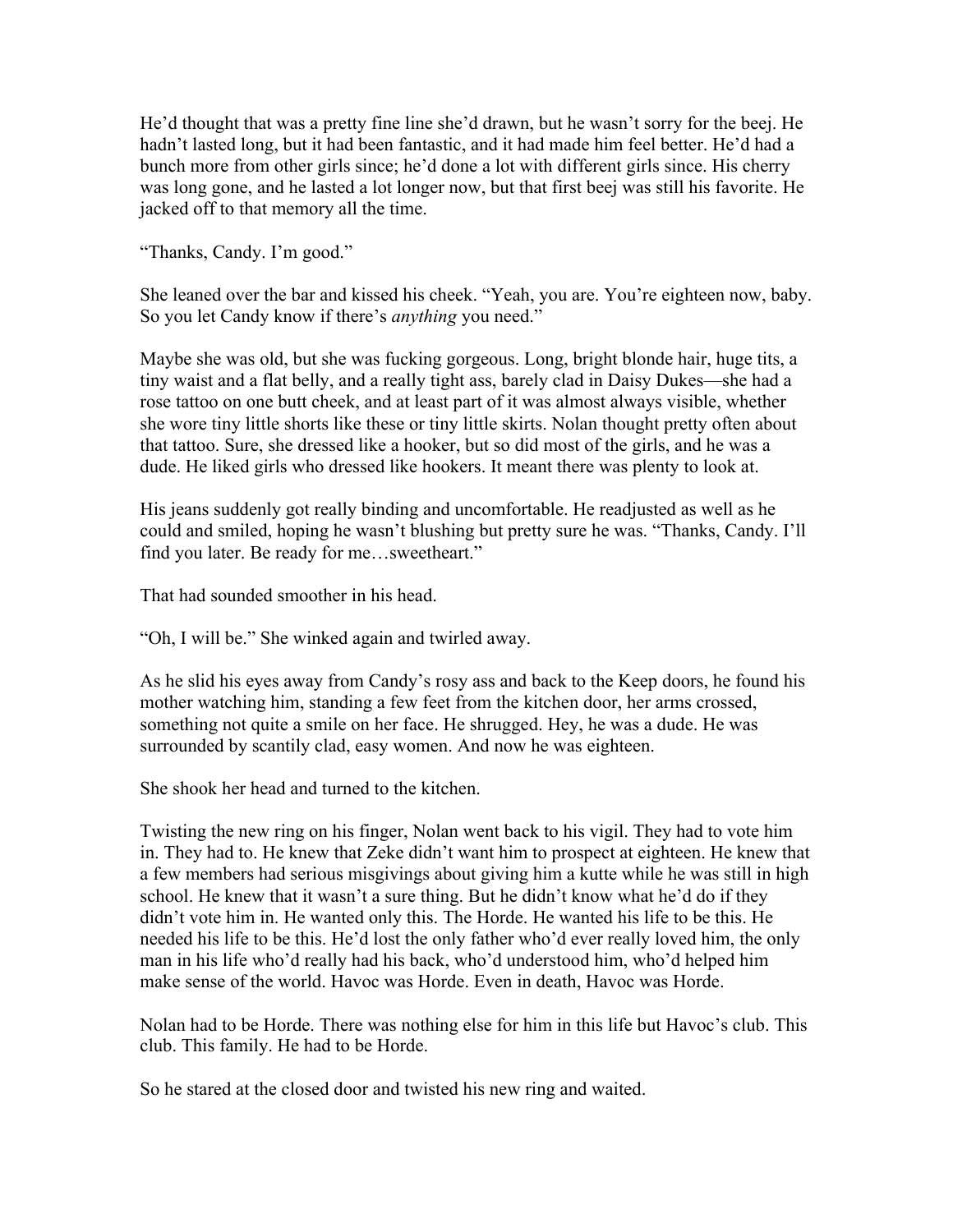Finally, the door opened, and Badger, the club VP since January, and the man who'd brought Nolan's name to the table, stood in the doorway. His face was stoic. Nolan didn't know what that meant.

"Nolan. Get in here." His voice was as emotionless as his face. A hard knot of anxiety grew in Nolan's belly, but he came off the barstool and walked to the doors. Badger stepped back to let him into the Keep.

The Horde wasn't a very big club—at least, it had never been in Nolan's experience and they were down two members, while Isaac and Len were in prison. Show now sat in the President's chair. Tommy sat as SAA. Badger, who'd left Nolan standing just inside the closed door, returned to his VP chair. Zeke, Double A, and Dom took three more chairs. Six members at the table. Two more away.

Zeke was glowering at him. Nolan didn't know if that was a good sign or not. But then Show began to speak.

"Nolan, you know Havoc loved you like his own son. You are his son in all the ways that matter. We love you, too. But you're young. Very young to make a decision for this life."

Disappointment coated with acid the knot of anxiety in his belly. They were going to tell him no.

Show went on. "We've found some quiet in this life now, and we hope it lasts, but we don't know if it will. Even if it's quiet, we're the protectors of this town, and that means that every day, we do a man's work. There is no place in this world for boys."

He was not going to fucking cry. No way. He swallowed and fought for calm until he won.

And then Show smiled. Not a happy smile—sad, but also proud. "But this world has already made you a man." He stood up, already holding a kutte, which must have been lying across his lap or something. "Hav wanted you to wear the Night Horde patch someday. Today you take the first step."

He handed the kutte to Badger, who came back around the table and held it up for Nolan. Nolan turned and slid his arms through. The thick leather was heavy on him, and for a moment, it was like Havoc's hands were on his shoulders.

With effort, he swallowed back the emotion that image had exploded inside him, and he grinned at Show.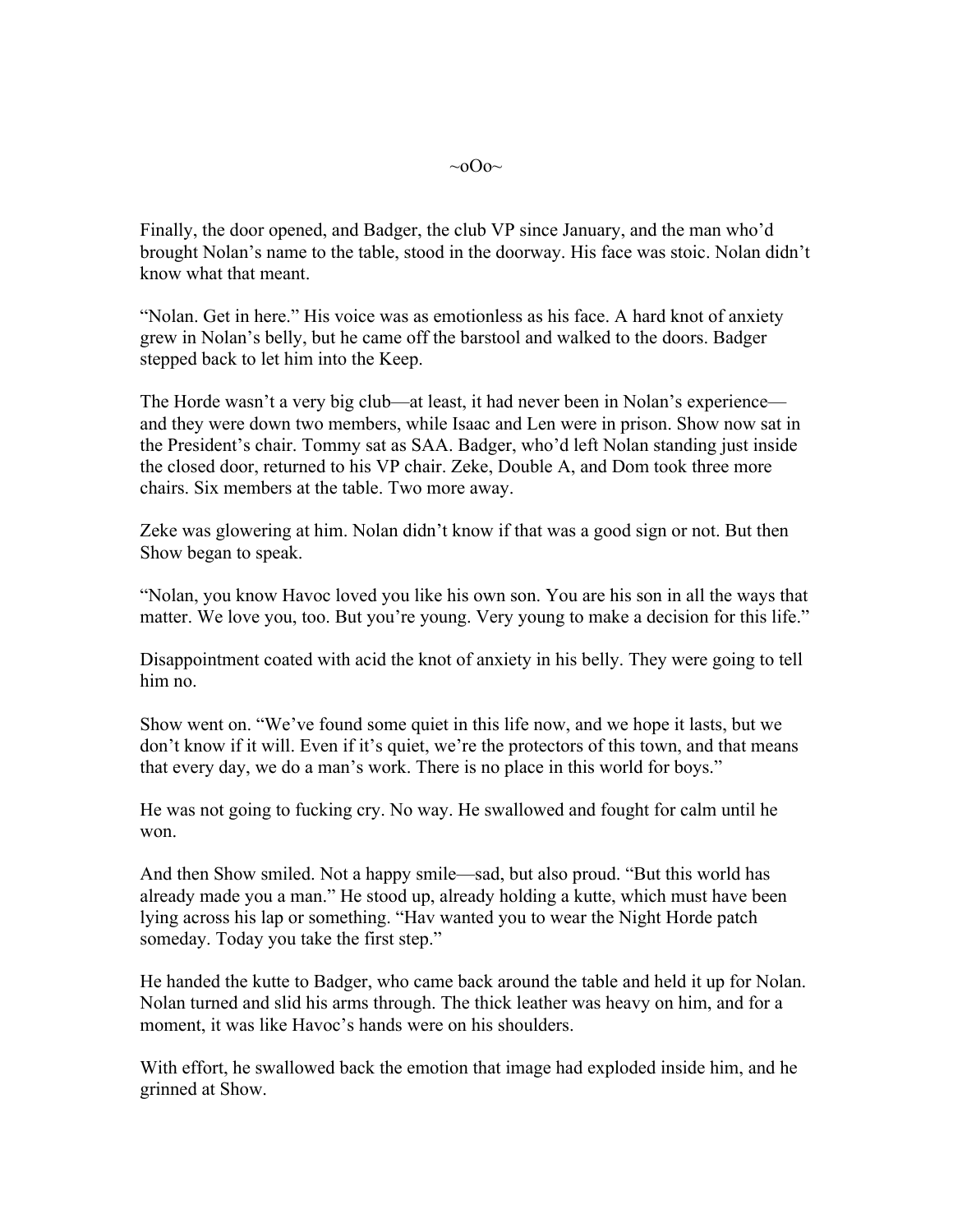But Show shook his head. "We don't usually make a ceremony of the Prospect kutte. You face a long road. For at least the next year, we are going to work you hard. We're going to make you clean up our shit, and I mean that literally. You're going to take the blame for every little thing that goes wrong, and you're going to have to make it right. Being a Prospect is about endurance and will. It's also about learning what it is to wear the Flaming Mane. In this time, you show us you're worthy. You are a legacy, boy. That doesn't lighten your responsibility. It doubles it. Understand?"

"Yes, sir. Thank you. Thank you, Show. All of you, thank you."

Now Show's smile was happy and real. "Badger's your sponsor. What you do reflects on him. If you fuck up, he's gonna come for you. Understand?"

"Yes, sir." Nolan was so overwhelmed with emotion he was afraid he might pass out.

He thought he'd be happy—and he was. He thought he'd be proud—and he was. He thought he'd be relieved—and he was. But he was suddenly missing Havoc so intensely that he felt like his heart and maybe even his soul had been punched.

Badger was still standing behind him. He turned and smiled, holding out his hand. "Thanks, Badge. Really." He thought his voice had stayed pretty steady.

But Badger knocked his hand away and hugged him instead, and he was going to make an ass out of himself. He felt the tears leaking out of his eyes, but at least he was able to hold back actual sobbing.

When Badger pulled back, his eyes were wet, too.

 $\sim 000$ ~

Needing an escape from the attention and chaos, Nolan grabbed a cold beer and went back to the bays, where it was dark and quiet.

He came back here a lot. Havoc's bike was stored here, with all the other bikes of the lost Horde. Isaac and Len's were lined up, too, waiting for their return.

Havoc would never return.

Nolan pulled the cover off Havoc's Softail and then off the bike next to it—his own vintage Ironhead Sportster. Havoc had given it to him for his sixteenth birthday, two years ago. Just a rusty skeleton, a promise of a bike. He'd died before they could make much progress on it, but Badger had helped Nolan finish it, and here it was now, ready for him to ride.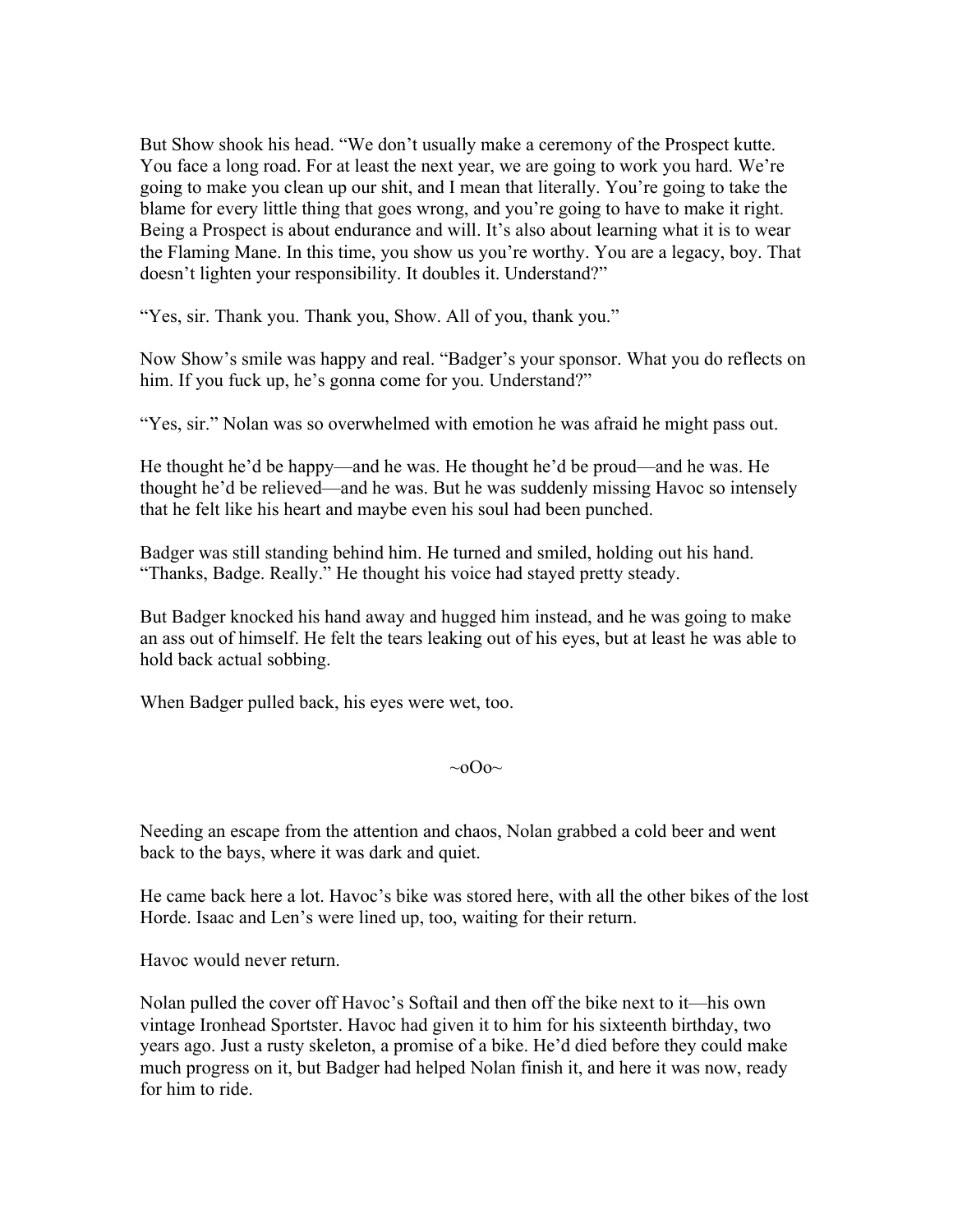He brushed his hand over the new, gleaming black tank, with the bright red script he'd airbrushed across the top: *Wreaking Havoc.*

Havoc had been in his life for a few months more than a year. But he had changed everything in that brief time. Though he'd never set out to teach Nolan anything—other than how to build a bike—he'd managed in the short time they'd had together to teach him everything. Just a word here, a sarcastic comment there, a sideways remark, a rant, a contemplative moment. Just being with Havoc had taught him—watching him be who he was, watching him do right, watching him do wrong, watching him make up for the wrong.

Havoc's presence, his personality, his heart, his love had been so big that he'd filled Nolan up.

Maybe it was because his biological father was so worthless, but Nolan didn't feel like he'd taken anything away from Matt Hawes but anger. He knew that everything good in him—the way he saw the world, the way he felt about family, the way he knew how to love, how to be a son, a brother, a friend, maybe someday a lover, how to be a man—all of that was Havoc. Him and his brothers. The Night Horde.

Havoc, his true father, was gone. But of the things he could have, the club was all he wanted. All he needed. Here, Havoc would never be gone.

"What's up, bud?"

Nolan looked over his shoulder and saw Badger crossing the concrete floor.

He shrugged. "I don't really like parties when they're for me. Too much attention. It's cool—I don't mean to be a dick. Just got kinda freaked."

"I get that. I don't think anybody noticed." Badger huffed a laugh. "No offense."

"S'okay. I'm glad. I needed a minute."

"I'll get out of here, then."

Nolan decided that he didn't want to be alone. Badger wasn't Havoc, but he was the next best thing. A friend. A real friend, who had his back. "No. You can stay."

"Okay."

Nolan stared at his father's bike. Those ape-hangers, man. So old-school. So Havoc. Smiling at the image in his head, he cast his eyes to the bitch seat. Havoc had added that just for Nolan's mom. She'd told him that that was when she knew he loved her.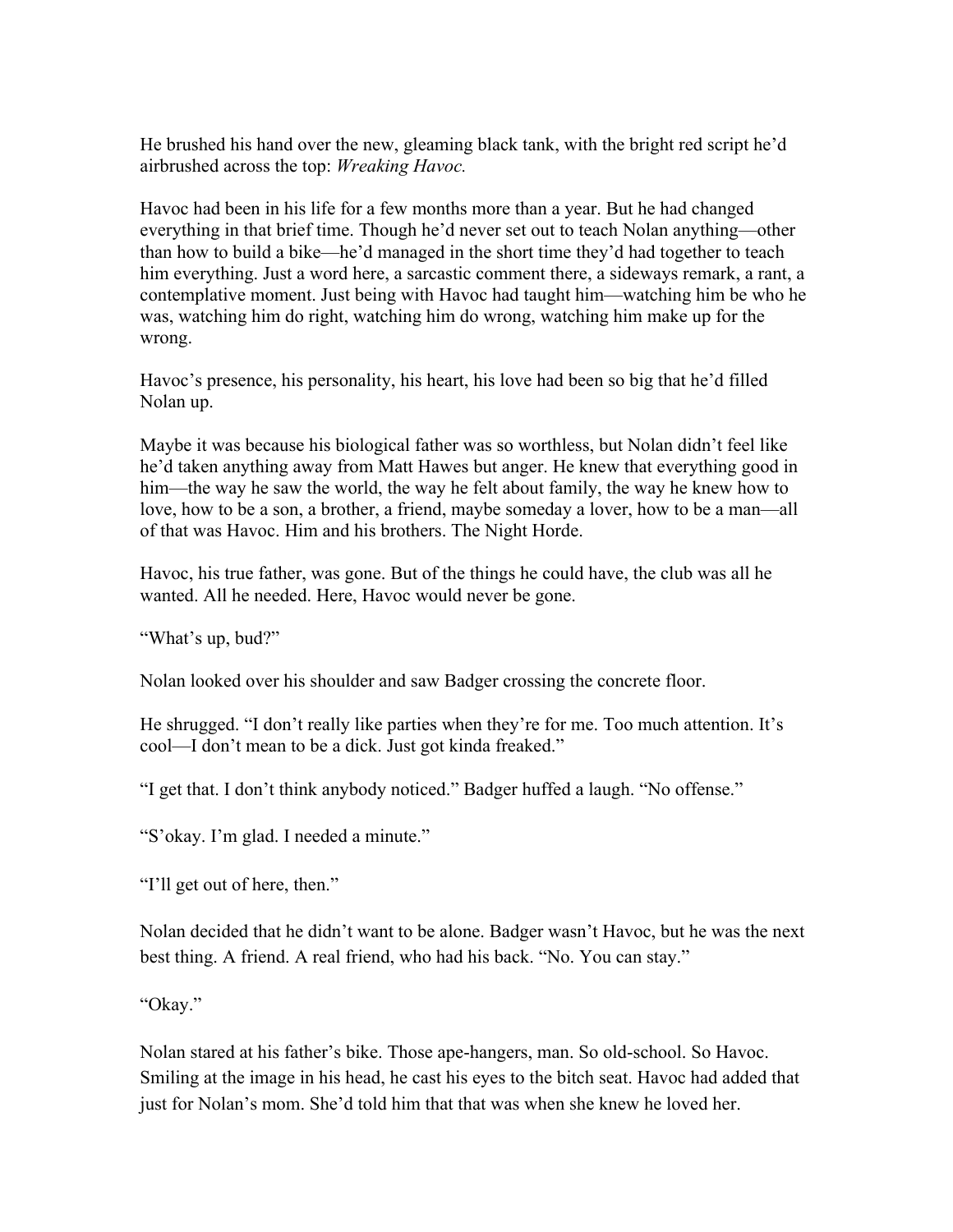Fuck, his heart hurt. He wondered if that would ever stop. He wondered if he wanted it to.

"I don't think I want to ride Hav's bike. Not even after I get patched."

"No?" Badger sounded surprised.

"No. Feels wrong. This bike shouldn't be anybody's but Hav's. Ever. He built the perfect bike for him. I never want anybody to think of it as mine." He brushed his hand over the new leather of the seat on his own Sportster. "He bought this for me. This is the only bike I want to ride."

They stood there quietly for a minute, and Nolan let memories have their way with him. There weren't enough of them. He wanted a lifetime, but he'd only gotten months before that lifetime was up.

"I think it's right, Nolan. You know nobody would hold you up, once you're patched, if you want to take on Hav's bike. But you're right. I look at that machine and can still see him on it, riding down 44, so fast his exhaust is practically on fire, grinning like a psycho."

That perfect image sliced Nolan up inside, and he fought with himself for a moment, trying not to lose it right there in the bays. When he had himself under control again, he said, "I miss him every day. Still. It's been a year and a half, longer than I even knew him, but it still fuckin' hurts."

"I know, man. I'm sorry."

"I don't think I want it to stop. It's kinda like he's still around, he's in my head so much."

Badger didn't say more. They stood silently for a few minutes longer, then Nolan sighed. He'd been hiding too long. People—his mom—were going to start looking for him. "Okay. I guess I should go back out there before my mom starts to think I'm back in the dorm gettin' laid."

"Are you? Not right now, I mean, but…you gettin' laid?"

Nolan grinned. "Dude. I hang out here a lot. I'm not a monk." He felt himself blush. He really was a lot smoother in his head than in real life.

"Good for you. And wrap. Every. Fucking. Time."